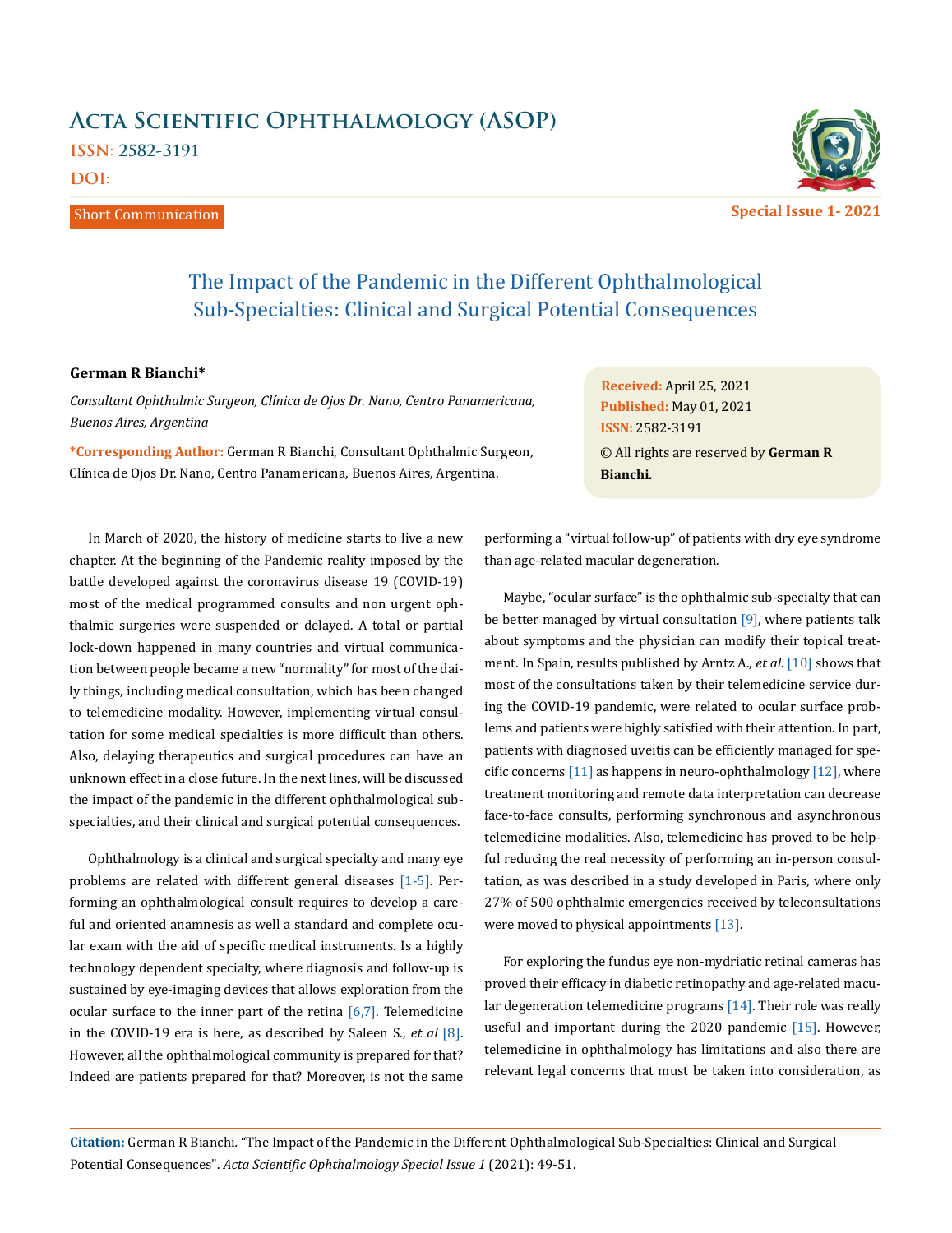examples related with the need of obtaining a specific informed consent, the use of smartphones as "medical device" and how personal data of patients must be stored and protected  $[16]$ .

Regarding surgical procedures, the urgent surgeries, as those related with accidents and ocular-trauma, glaucoma, retinal detachment, severe ocular surface infections and corneal transplantation, were not postponed. However, a prolonged stop or slowdown of elective refractive and cataract surgery has worldwide occurred, especially in the elderly population, in whom the risk of COVID-19 mortality was high [17]. A similar situation happened with oculo-plastic surgical procedures [18]. Nowadays, that is changing in countries where the COVID-vaccine is available. Throughout 2020 many ophthalmic surgeries have been delayed, by the ophthalmologist, who follows their gubernamental guidelines reserving their medical resources, or by the patients, who have maintained physical isolation decreasing the possibility of getting infected by SARS-CoV2. Undoubtedly, we must expect that situation will have some kind of consequences. Maybe it will be temporal and can be completely restored with the appropriate treatment. Although, some situations can be irreversible, as scientific evidence shows, when postponement treatments in patients with neovascular age-related macular degeneration proved to be significantly associated with worse short-term visual outcomes [19]. Since December 2019, the world has started to live a crisis affecting many aspects of social behavior, education, economics and principally related with the global health, directly associated with the COVID-19 effect and indirectly associated with their impact of delaying the rest of medical consultations, where's ophthalmology was not the exception.

The SARS-CoV2 challenges our society in many aspects, one of those is in the eye care system. Virtual medicine is a very good option, not only for the pandemic present, where it is necessary to preserve social distancing. Also, it gives the opportunity to valorize and learn about the importance of being more efficient to deliver eye care for older people and/or for those who live far away from medical centers. Possibly and positively, beyond COVID-19, in a "post-pandemic era", telemedicine will have a specific and defined role, obtaining their maximal benefit, leaving in-person medical activities for those which are strictly necessary, and medical care becoming more efficient.

## **Acknowledgment**

To my friend, colleague and scientific advisor, Rodrigo M Torres, M.D, Ph.D.

#### **Bibliography**

- 1. Generali Elena., *et al*[. "Ocular Involvement in Systemic Auto](https://pubmed.ncbi.nlm.nih.gov/26494481/)immune Diseases". *[Clinical Reviews in Allergy and Immunology](https://pubmed.ncbi.nlm.nih.gov/26494481/)* [49.3 \(2015\): 263-270.](https://pubmed.ncbi.nlm.nih.gov/26494481/)
- 2. [Salim Sarwat and M Bruce Shields. "Glaucoma and systemic](https://pubmed.ncbi.nlm.nih.gov/19833365/)  diseases". *[Survey of Ophthalmology](https://pubmed.ncbi.nlm.nih.gov/19833365/)* 55.1 (2010): 64-77.
- 3. Flammer Josef., *et al*[. "The eye and the heart".](https://www.ncbi.nlm.nih.gov/pmc/articles/PMC3640200/) *European Heart Journal* [34.17 \(2013\): 1270-1278.](https://www.ncbi.nlm.nih.gov/pmc/articles/PMC3640200/)
- 4. [Pflugfelder Stephen C and Cintia S de Paiva. "The Pathophysi](https://pubmed.ncbi.nlm.nih.gov/29055361/)[ology of Dry Eye Disease: What We Know and Future Direc](https://pubmed.ncbi.nlm.nih.gov/29055361/)tions for Research". *Ophthalmology* [124.11S \(2017\): S4-S13.](https://pubmed.ncbi.nlm.nih.gov/29055361/)
- 5. Kamboj Alisha., *et al*[. "Ophthalmic manifestations of endocrine](https://pubmed.ncbi.nlm.nih.gov/29184810/)  [disorders-endocrinology and the eye".](https://pubmed.ncbi.nlm.nih.gov/29184810/) *Translational Pediatrics* [6.4 \(2017\): 286-299.](https://pubmed.ncbi.nlm.nih.gov/29184810/)
- 6. Bodnar Zachary M., *et al*[. "Accelerating Innovation in Ophthal](https://pubmed.ncbi.nlm.nih.gov/29075778/)[mic Digital Health: New Frontiers for Medical Devices".](https://pubmed.ncbi.nlm.nih.gov/29075778/) *JAMA Ophthalmology* [135.12 \(2017\): 1291-1292.](https://pubmed.ncbi.nlm.nih.gov/29075778/)
- 7. [Mack Heather G. "Technology driving advances in ophthalmol](https://www1.racgp.org.au/ajgp/2019/august/technology-driving-advances-in-ophthalmology)ogy". *[Australian Journal of General Practice](https://www1.racgp.org.au/ajgp/2019/august/technology-driving-advances-in-ophthalmology)* 48.8 (2019): 501.
- 8. Saleem Sophia Mirza., *et al*[. "Virtual Ophthalmology: Telemedi](https://pubmed.ncbi.nlm.nih.gov/32360862/)cine in a COVID-19 Era". *[American Journal of Ophthalmology](https://pubmed.ncbi.nlm.nih.gov/32360862/)* [216 \(2020\): 237-242.](https://pubmed.ncbi.nlm.nih.gov/32360862/)
- 9. Labetoulle Marc., *et al*[. "Ocular surface assessment in times](https://journals.sagepub.com/doi/full/10.1177/1120672120978881)  [of sanitary crisis: What lessons and solutions for the present](https://journals.sagepub.com/doi/full/10.1177/1120672120978881)  and the future?" *[European Journal of Ophthalmology](https://journals.sagepub.com/doi/full/10.1177/1120672120978881)* (2020): [1120672120978881.](https://journals.sagepub.com/doi/full/10.1177/1120672120978881)
- 10. Arntz A., *et al*[. "Open-care telemedicine in ophthalmology dur](https://pubmed.ncbi.nlm.nih.gov/33160746/)[ing the COVID-19 pandemic: a pilot study". Telemedicina en](https://pubmed.ncbi.nlm.nih.gov/33160746/)  [oftalmología durante la pandemia de COVID-19: una experi](https://pubmed.ncbi.nlm.nih.gov/33160746/)encia piloto". *[Archivos de la Sociedad Espanola de Oftalmologia](https://pubmed.ncbi.nlm.nih.gov/33160746/)*  [95.12 \(2020\): 586-590.](https://pubmed.ncbi.nlm.nih.gov/33160746/)
- 11. [Brill Daniel and George Papaliodis. "Uveitis Specialists Har](https://pubmed.ncbi.nlm.nih.gov/33755525/)[nessing Disruptive Technology during the COVID-19 Pandemic](https://pubmed.ncbi.nlm.nih.gov/33755525/)  and Beyond". *[Seminars in Ophthalmology](https://pubmed.ncbi.nlm.nih.gov/33755525/)* (2021): 1-8.
- 12. Liu Yin Allison., *et al*[. "Telemedicine for neuro-ophthalmology:](https://journals.lww.com/co-neurology/Citation/2021/02000/Telemedicine_for_neuro_ophthalmology__challenges.11.aspx)  challenges and opportunities". *[Current Opinion in Neurology](https://journals.lww.com/co-neurology/Citation/2021/02000/Telemedicine_for_neuro_ophthalmology__challenges.11.aspx)*  [34.1 \(2021\): 61-66.](https://journals.lww.com/co-neurology/Citation/2021/02000/Telemedicine_for_neuro_ophthalmology__challenges.11.aspx)
- 13. Bourdon H., *et al*[. "Teleconsultation in primary ophthalmic](https://www.sciencedirect.com/science/article/abs/pii/S0181551220302497)  [emergencies during the COVID-19 lockdown in Paris: Experi](https://www.sciencedirect.com/science/article/abs/pii/S0181551220302497)[ence with 500 patients in March and April 2020".](https://www.sciencedirect.com/science/article/abs/pii/S0181551220302497) *Journal Fran[cais d'ophtalmologie](https://www.sciencedirect.com/science/article/abs/pii/S0181551220302497)* 43.7 (2020): 577-585.

**Citation:** German R Bianchi*.* "The Impact of the Pandemic in the Different Ophthalmological Sub-Specialties: Clinical and Surgical Potential Consequences". *Acta Scientific Ophthalmology Special Issue 1* (2021): 49-51.